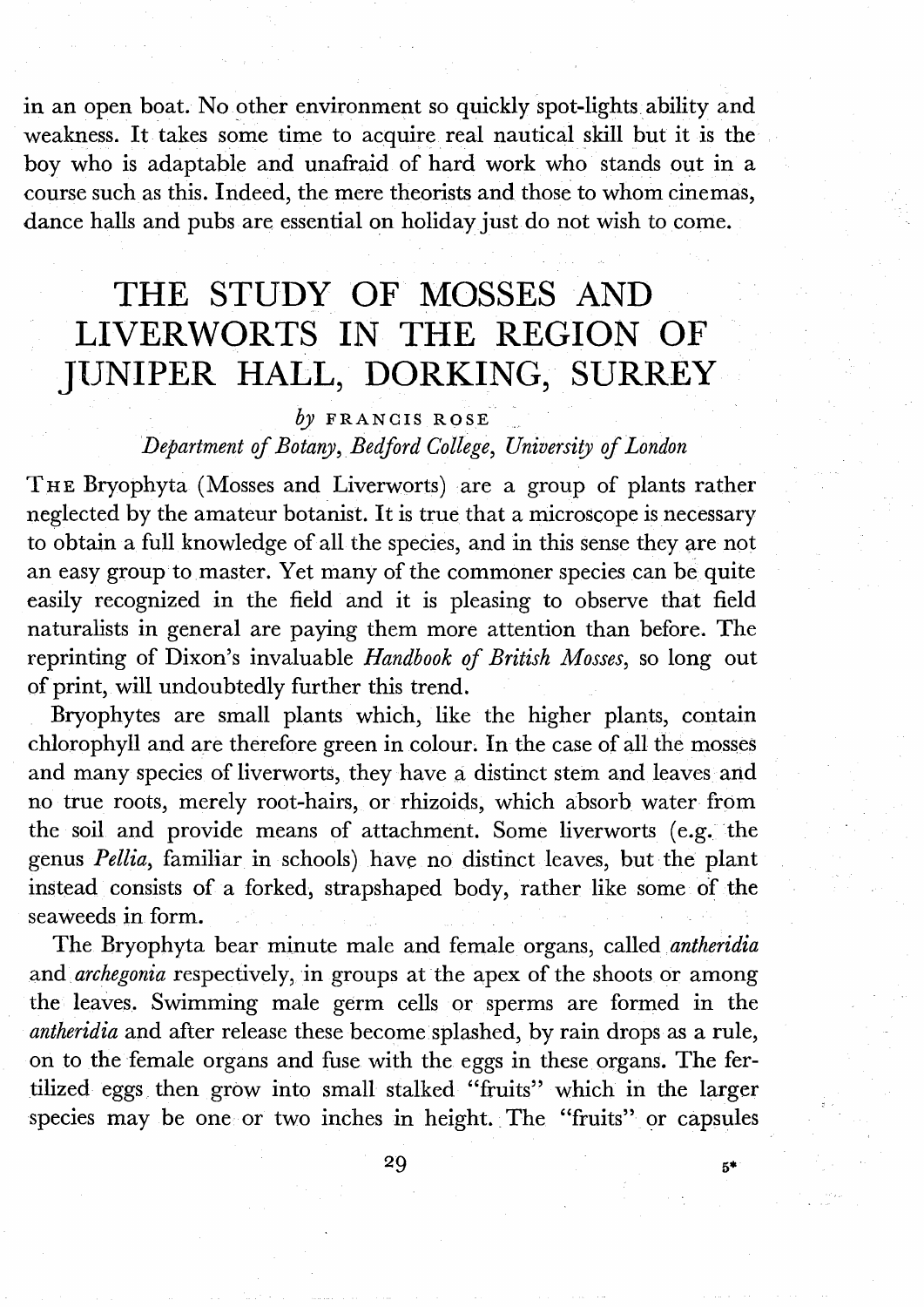when ripe liberate tiny spores which grow into new plants. In mosses the fruits are green at first and have a lid which falls off to reveal at the tip a crown of hygroscopic teeth (the peristome) which controls the escape of the spores by closing in moist weather and opening when the weather is dry and conditions are therefore better for spore dispersal. In liverworts the capsules, which in most cases are devoid of chlorophyll, open simply by splitting into four valves or teeth.

Apart from the attractiveness of their own structure and biology, Bryophytes are of much potential interest to the field naturalist and of importance to the scientific ecologist for two main reasons. In the first place they are valuable indicators of soil and habitat conditions; secondly, they form well-marked communities with structure as definite, on a small scale, as that of the communities of flowering plants more familiar to most naturalists. Each type of higher plant community (e.g. chalk grassland, beechwood, heath) has as a rule one or more types of bryophyte community associated with it and to some extent dependent on it.

The neighbourhood of Juniper Hall in central Surrey is a singularly good one for the study of bryophytes. A wide range of soil types and habitats occurs here in a small area which shows as much variety as any district in south-east England, and this range produces a rich flora of over two hundred species of bryophytes within about twelve miles of the Field Centre. Calcareous and acid soils, dry sands and waterlogged clays, as well as wet bogs, all occur in the district and produce a variety of plant communities-though naturally alpine habitats are lacking.

The chalk range of the North Downs, in the midst of which Juniper Hall lies, provides in Box Hill what is probably the richest locality for bryophytes on the English Chalk. This is because it combines a wide selection of slopes of different aspects and degrees of steepness with a rich variety of vegetation types. The steep escarpment face of Box Hill, which overlooks the Weald to the south, is very warm, dry and exposed. On the northern side, there is a series of steep-sided dry valleys where conditions are more sheltered, with round-topped ridges between them. The summit plateau, capped with clay-with-flints, provides acid soil conditions because no calcium carbonate is present to neutralize the acid humus formed by vegetation. The open chalk areas were formerly sheepwalk, dominated largely by a short close turf of Sheep's Fescue Grass (Festuca **ocina),** but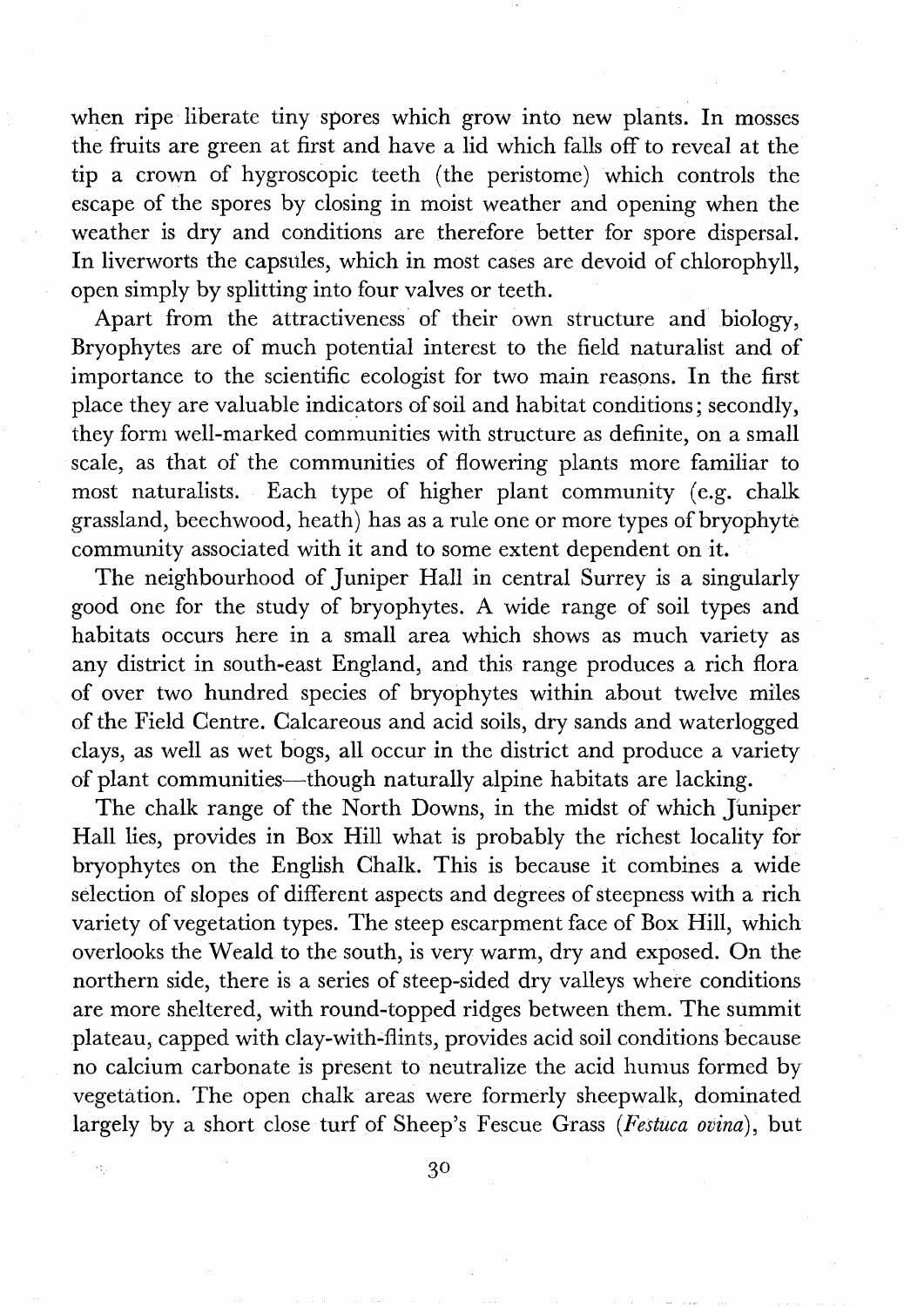owing to the cessation of grazing (even by rabbits) large areas are now dominated by the taller Upright Brome Grass (Bromus erectus), while locally the coarse aggressive Tor Grass (Brachypodium pinnatum) is crowding out the other species of grasses and the rich flora of associated flowering plants. Areas of Juniper scrub still exist, but much of this has been invaded by Yew woods, whilst elsewhere scrub of deciduous shrubs, such as Dogwood and Wayfaring Tree, has developed in grassland as a stage in the succession to the "climax" vegetation of beechwood. The Clay Plateau has developed birch scrub which in places has culminated in the typical oakwood climax.

Each of these communities has its own bryophyte flora. On the warm, dry south face of the escarpment, typical "calcicole" or chalk-loving mosses are found. Some of these, such as Pleurochaete spuarrosa, which studs the turf locally with tiny yellow-green stars in winter, are confined to warm spots in southern England and their distribution abroad is centred in the Mediterranean area. Thuidium hystricosum, which has prostrate yellowbrown feather-like shoots, is abundant here, and elsewhere eastwards along the North Downs on their south face, but scarce otherwise in Britain.

The chalk turf of the north and north-east facing slopes of the hill is in general deeper and damper. Here the sun's rays fall at a steeper angle at mid-day and so less heat energy reaches any given surface area than on the south-facing slopes. These slopes, being in valleys, are also more sheltered and thus the humidity of the air just above soil level is usually high. This is shown by the way in which both dew in mild weather and hoar frost in wintry weather lie far longer on these slopes than on the southern ones. As a result a much more luxuriant bryophyte growth is found. Such mosses as the robust red-stemmed Hylocomiums (H. splendens with fronds like tiny ferns, and  $H$ . triquetrum with large triangular yellowgreen leaves), and also Brachythecium purum with turgid shoots like yellow worms, are abundant. On steeper banks the turf is shorter and the chalk is exposed at the surface. Here such characteristic calcicole mosses as Neckera crispa (Plate I), with its robust olive-green, flattened, curled stems and wrinkled leaves, and Hypnum molluscum, which forms golden-green glossy carpets of feathery shoots with curled leaves, are a feature of the vegetation. Also in the short turf of the northern slopes there occur some remarkable calcicole bryophytes whose main home in Britain is on the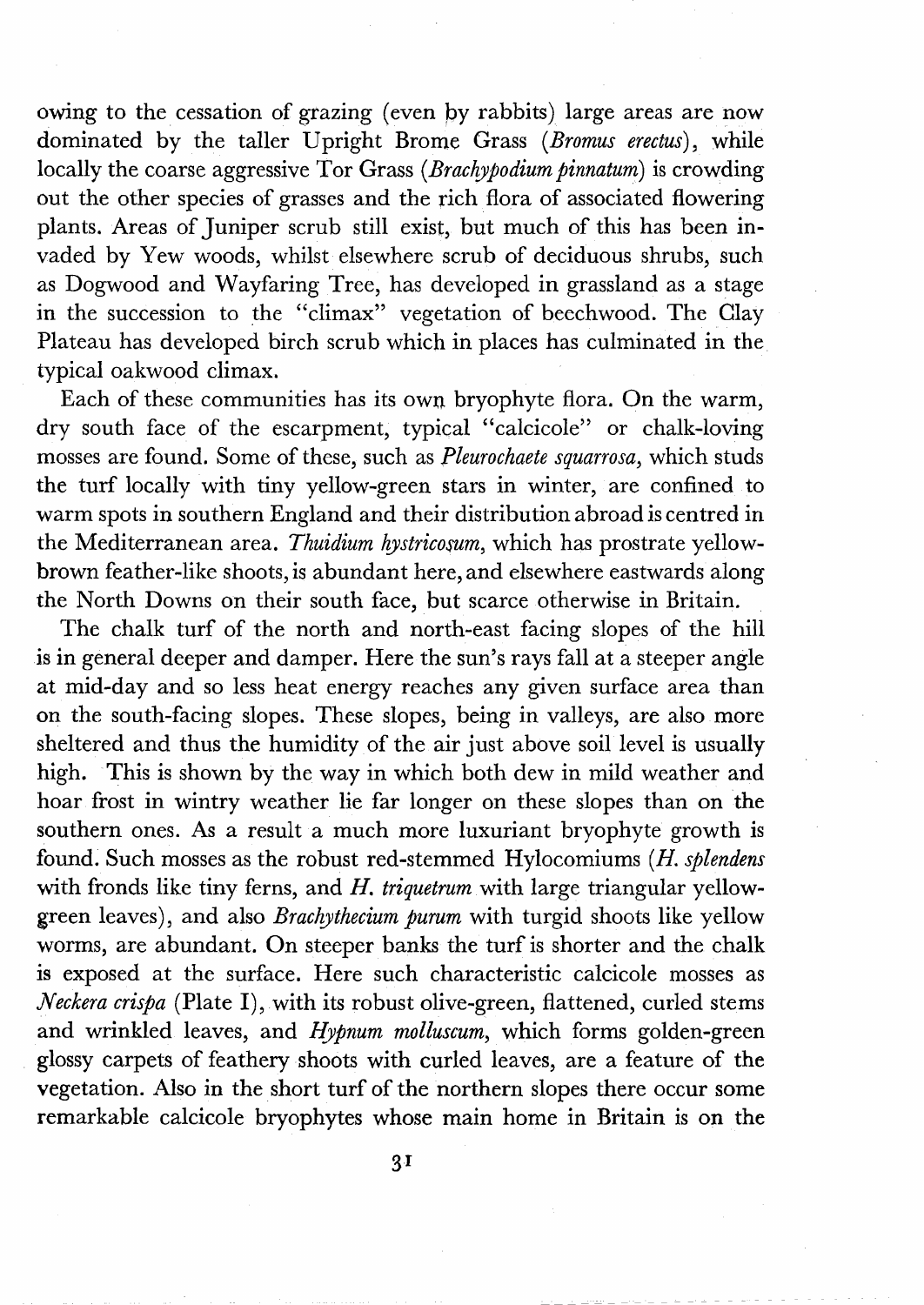limestone hills of the wetter northern and western parts of the country. Four of these in particular deserve notice, as they are confined on the North Downs to the north slopes of Box Hill, though widespread on the escarpment of the western South Downs, which faces north and has a higher rainfall. These are: Trichostomum tortuosum, a moss which forms bright green cushions of shoots with rosettes of narrow wavy leaves, and is confined to one bank above the valley with the "zig-zag" road; and the three leafy liverworts-Scapania aspera (green), Frullania tamarisci (unusual in being brownish-red) and *Madotheca laevigata* (dark olive green). The last requires most shelter and is most plentiful in the Dogwood scrub of Juniper Top.

A comparison of the north-east and south-west-facing slopes of the zig-zag Valley brings out very well the effect of aspect of slope on the bryophyte vegetation, the gradient and soil being similar on each side. On the north-east-facing slope are found thirty-two species of mosses and eight of liverworts-a total of forty bryophytes of which sixteen are very abundant. But on the south-west-facing slope there are present only eighteen species of mosses and one liverwort, a total of nineteen bryophytes of which only nine are even locally abundant. Only one species (the warmth-loving Thuidium hystricosum) is found on the south-west-facing slope and not on the north-east-facing slope.

Bare chaIk soil on Juniper Top yields many tiny tufted mosses and some with minute capsules, almost stalkless, which can only survive where conditions are open and there is little competition. Examples of these are to be seen among the genera Weissia, Pottia and Phascum.

The beech woods have few mosses, as the acid leaf-litter formed in autumn covers the ground too thickly, and mosses are here mostly confined to the bases of the beech boles. In the oak woods of the plateau a number of "lime-hating", or calcifuge, mosses occur on the tree stumps, rotten logs and paths, some of them quite rare in general.

To the south of the chalk escarpment, across the Vale of Homesdale in which Dorking lies, is the Greensand ridge, culminating in Leith Hill. Here the soil is a stony sand or loam, acid and limefree, and heaths and pine woods with bilberry are well developed on the high ground, while in hollows Sphagnum bogs are found where springs arise. A quite different series of bryophytes occurs on Leith Hill, but it is almost as numerous in